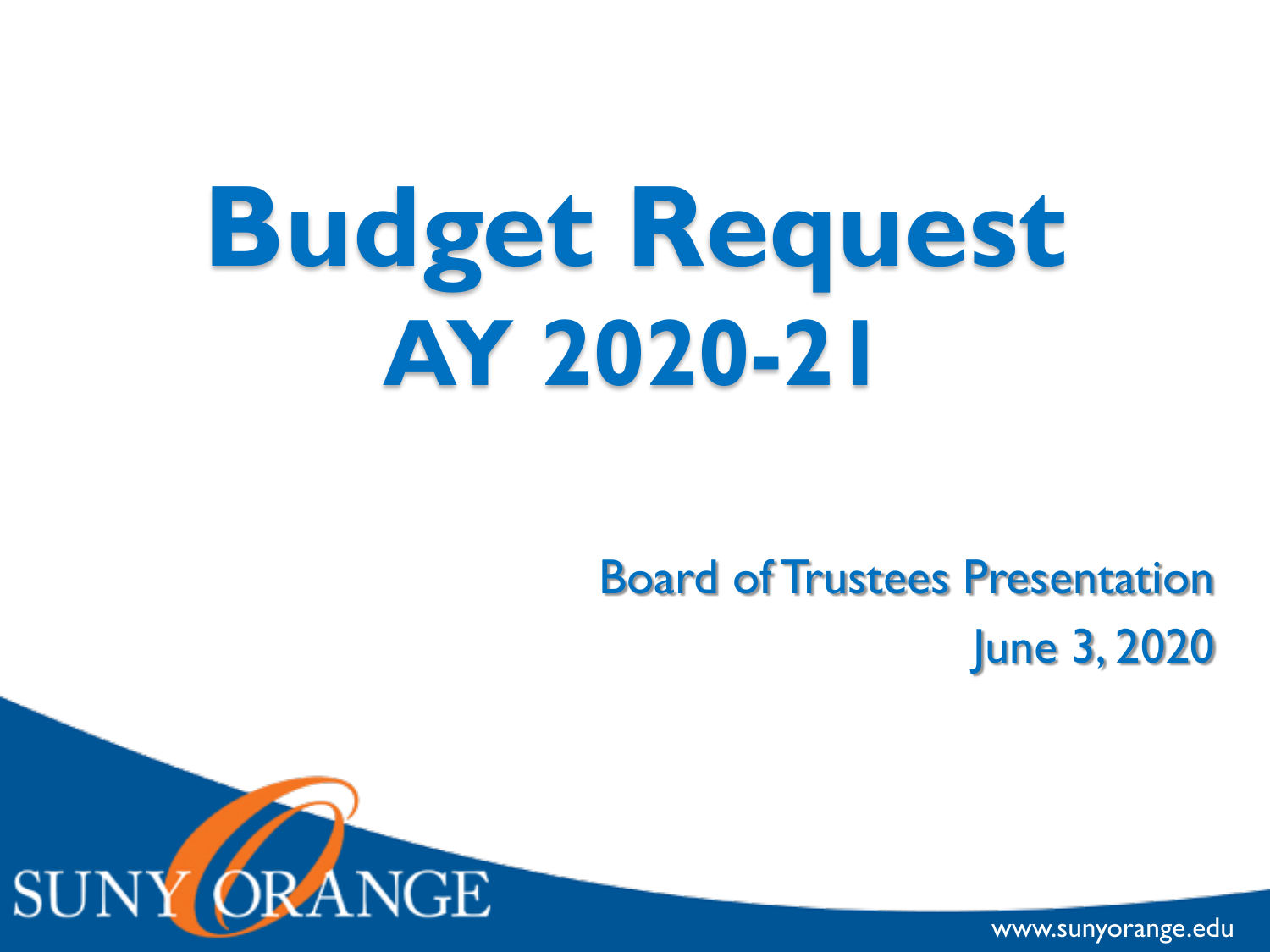# **Objectives**

- AY20-21 Budget Challenges
- AY20-21 Budget
	- Key Revenue Assumptions
	- Key Expense Assumptions
	- AY20-21 Proposed Budget
- Next Steps
- **Questions**



2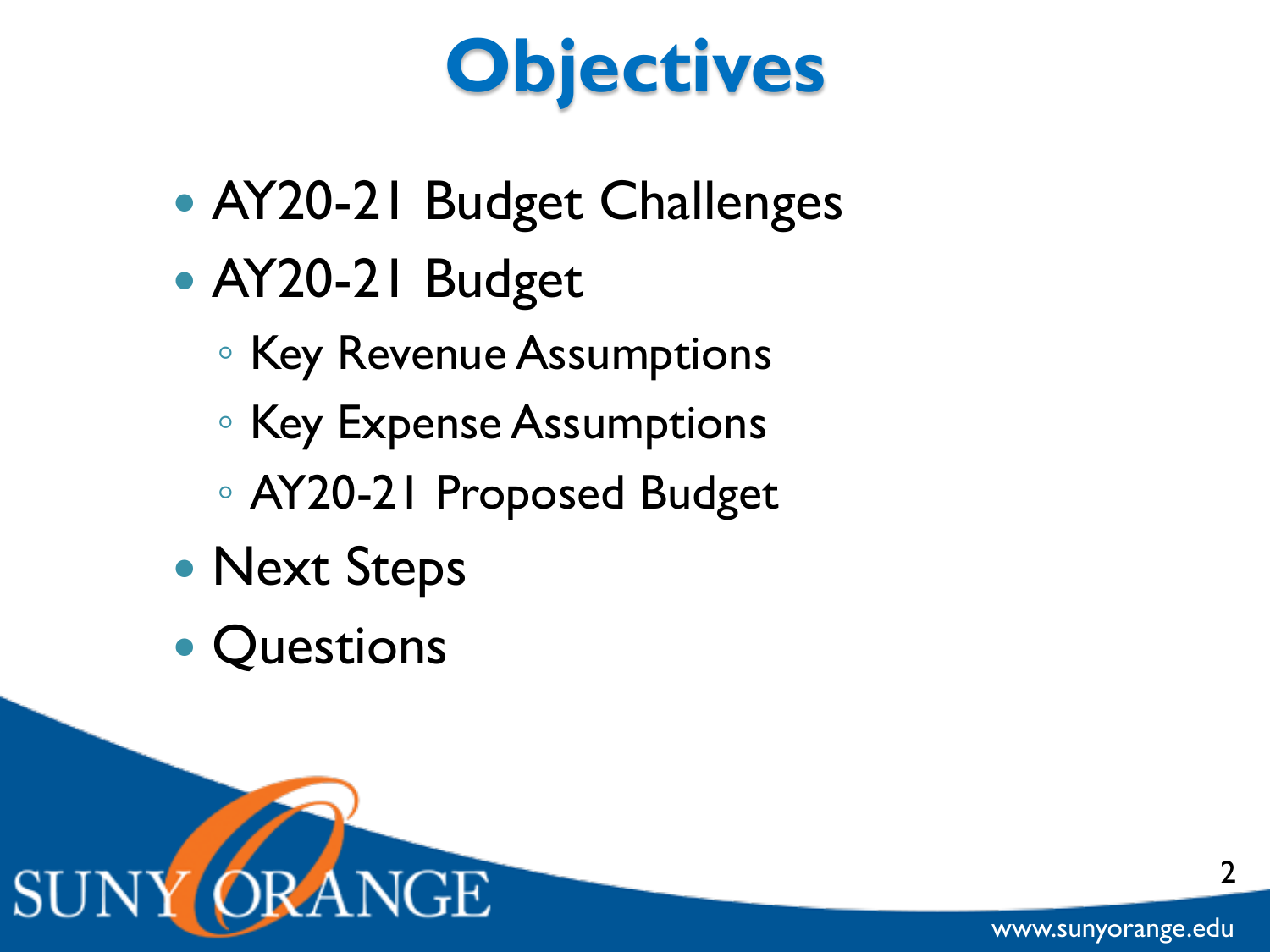### **AY20-21 Budget Challenges**

- Usual
	- State funding < 1/3 share
	- Enrollment demographics
	- Health insurance costs
	- Already tight department budgets
- Upcoming State funding reduction
- Continuing unresolved union negotiations
- Resources  $\neq$  expectations

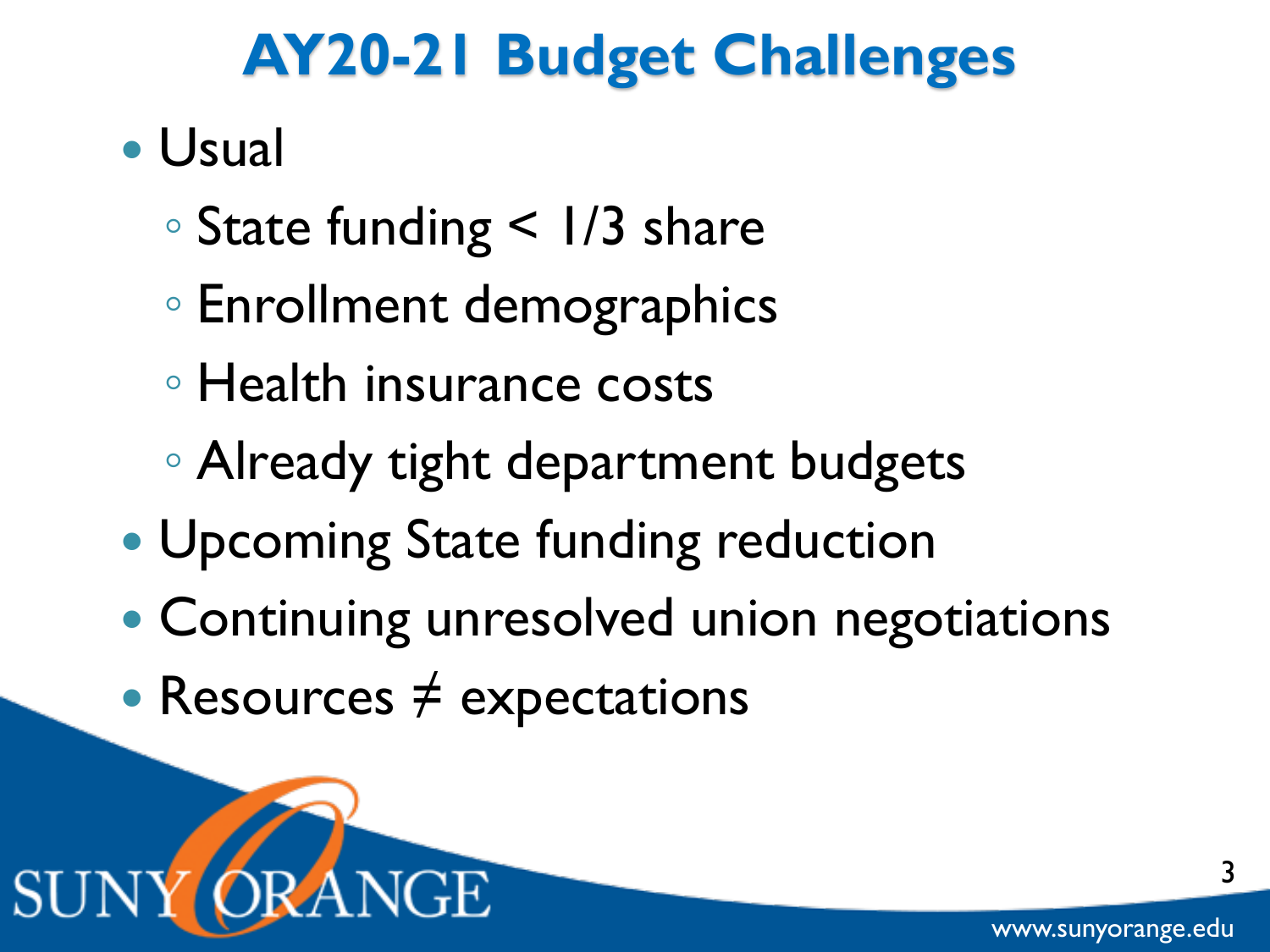### **AY20-21 Budget – Revenue Assumptions**

- Lower enrollment assumes CY projected FTE
- FT annual tuition rate increase of \$192, or 3.7%
- \$406k decrease in State Aid no increase in per FTE rate & lower wgt average FTE enrollment
- 2% County Aid support \$381k increase
- \$13k increase in Chargeback revenues
- \$565k increase in Service Fees
- \$82k decrease in Self Sustaining Revenue
- \$110k increase in Other revenue due to interest income



4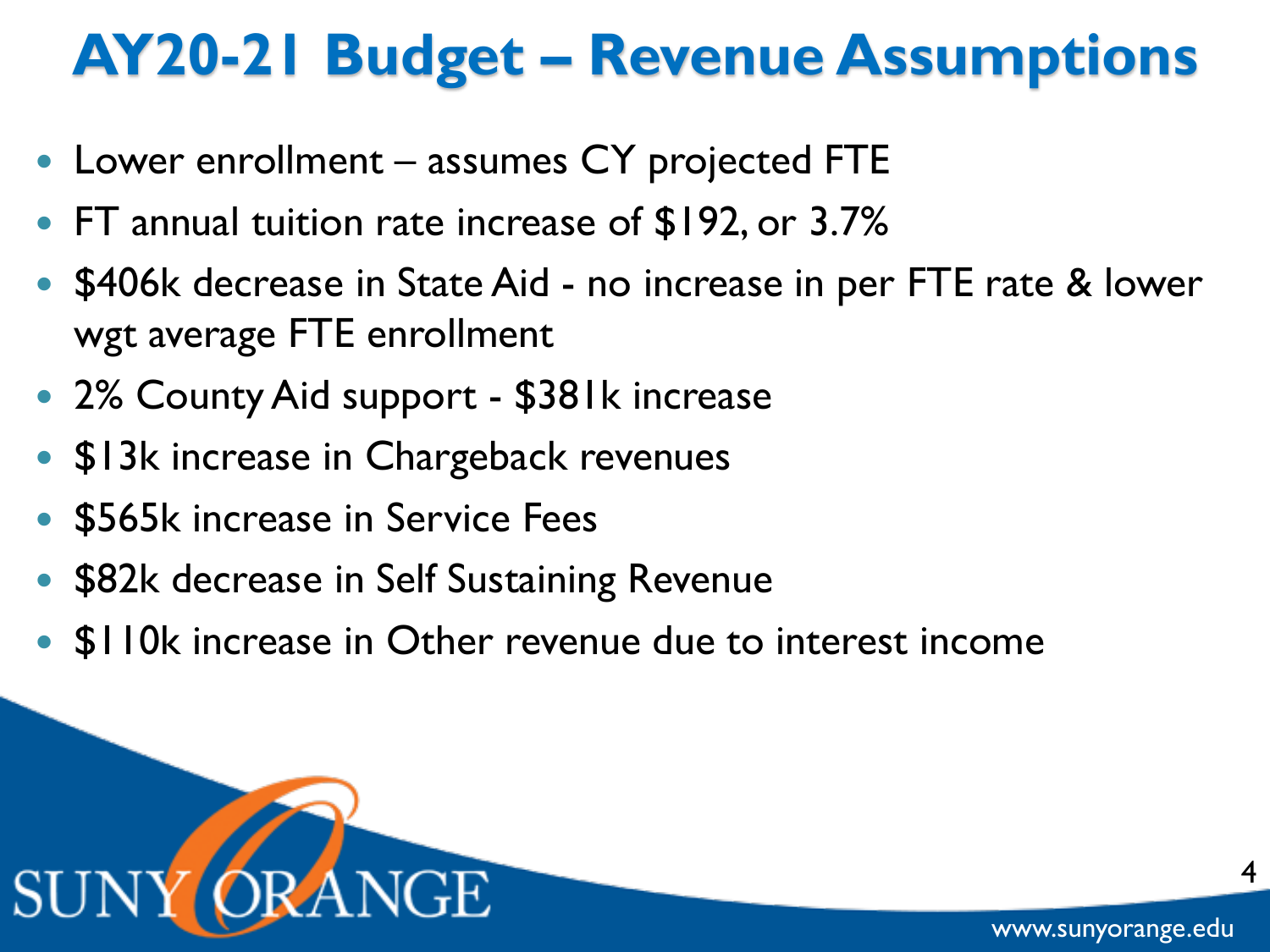## **Full-Time Equivalent Budget vs Actual**



| 4000                     |        |        |        |        |        |        |        |                     |               |  |
|--------------------------|--------|--------|--------|--------|--------|--------|--------|---------------------|---------------|--|
|                          | AY1213 | AY1314 | AY1415 | AY1516 | AY1617 | AY1718 | AY1819 | AY1920<br>Projected | AY2021 Budget |  |
| $\longrightarrow$ Actual | 5044   | 4924   | 4786   | 4745   | 4602   | 4531   | 4546   | 4270                | 4270          |  |
| Budget                   | 5134   | 4826   | 4825   | 4729   | 4811   | 4778   | 4560   | 4507                | 4270          |  |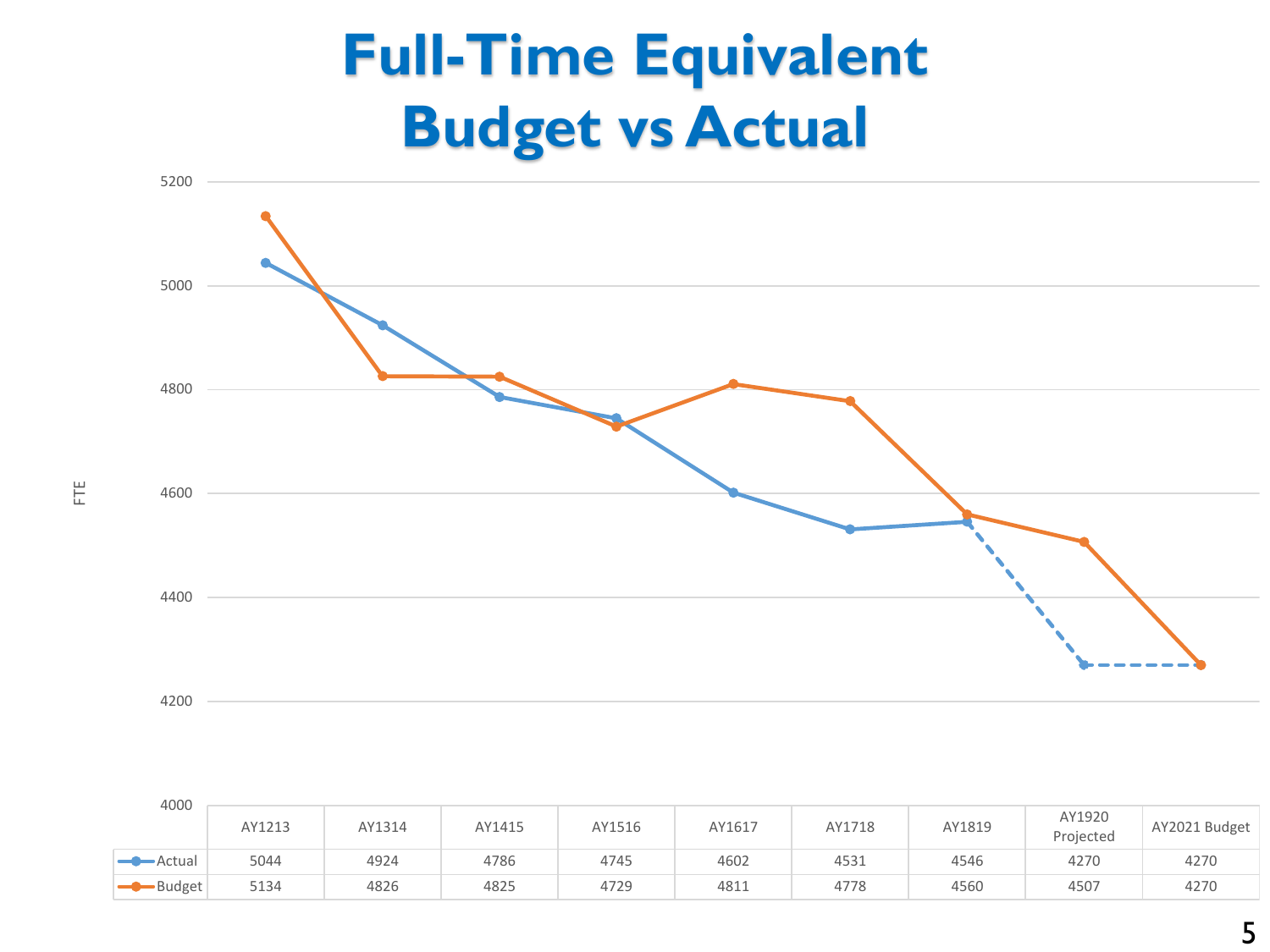#### **AY20-21 Budgeted Revenues**

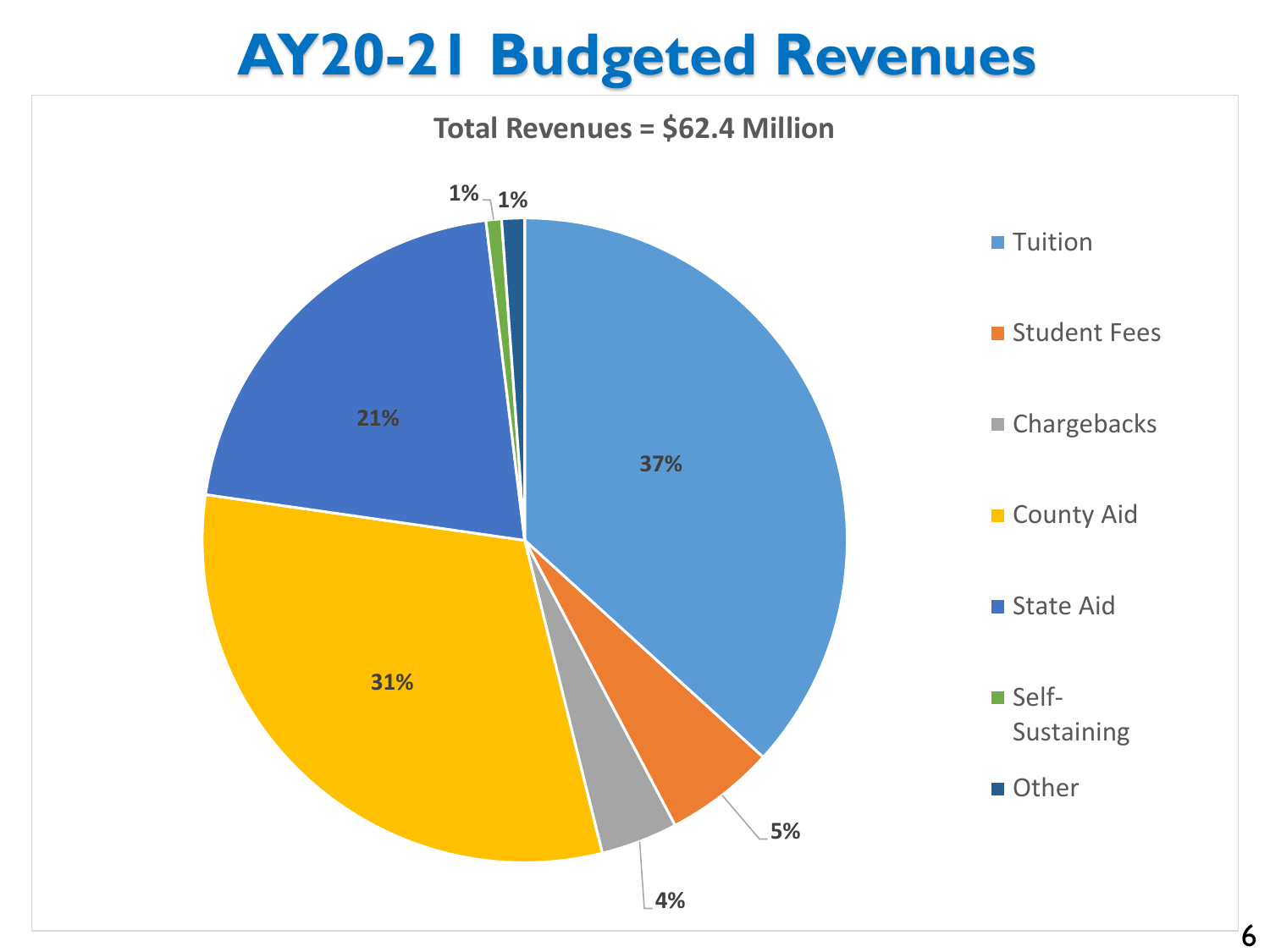## **AY2021 Budget – Expense Assumptions**

- **Personnel & Benefit Expenses:** 
	- Salary increases per collective bargaining agreements
	- 6% health insurance increase beginning Jan. 2021
	- \$950k savings from reduction in vacant positions (7 FT/5 PT) and adjustments to reserve for reallocation
	- \$290k cost savings attained through position replacement
	- \$120k savings in holding positions open till Jan. 2021
- **Contract Services** 
	- Reduction in Depts Contract Service expenses of \$204k
	- Other contract net increases of \$50k



7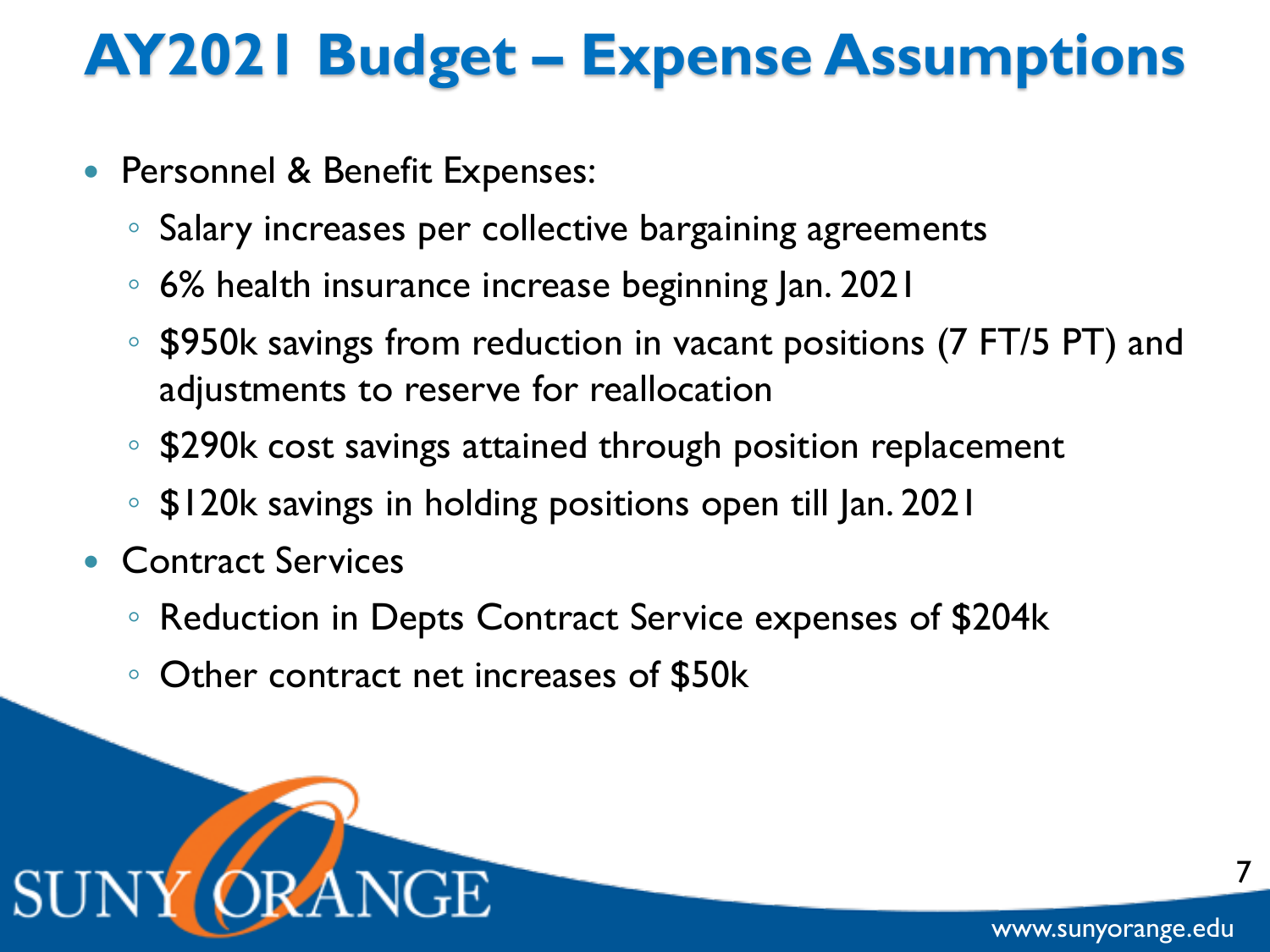

**Health/Dental Ins Communisher Benefits Communishers** Salaries

8

Salaries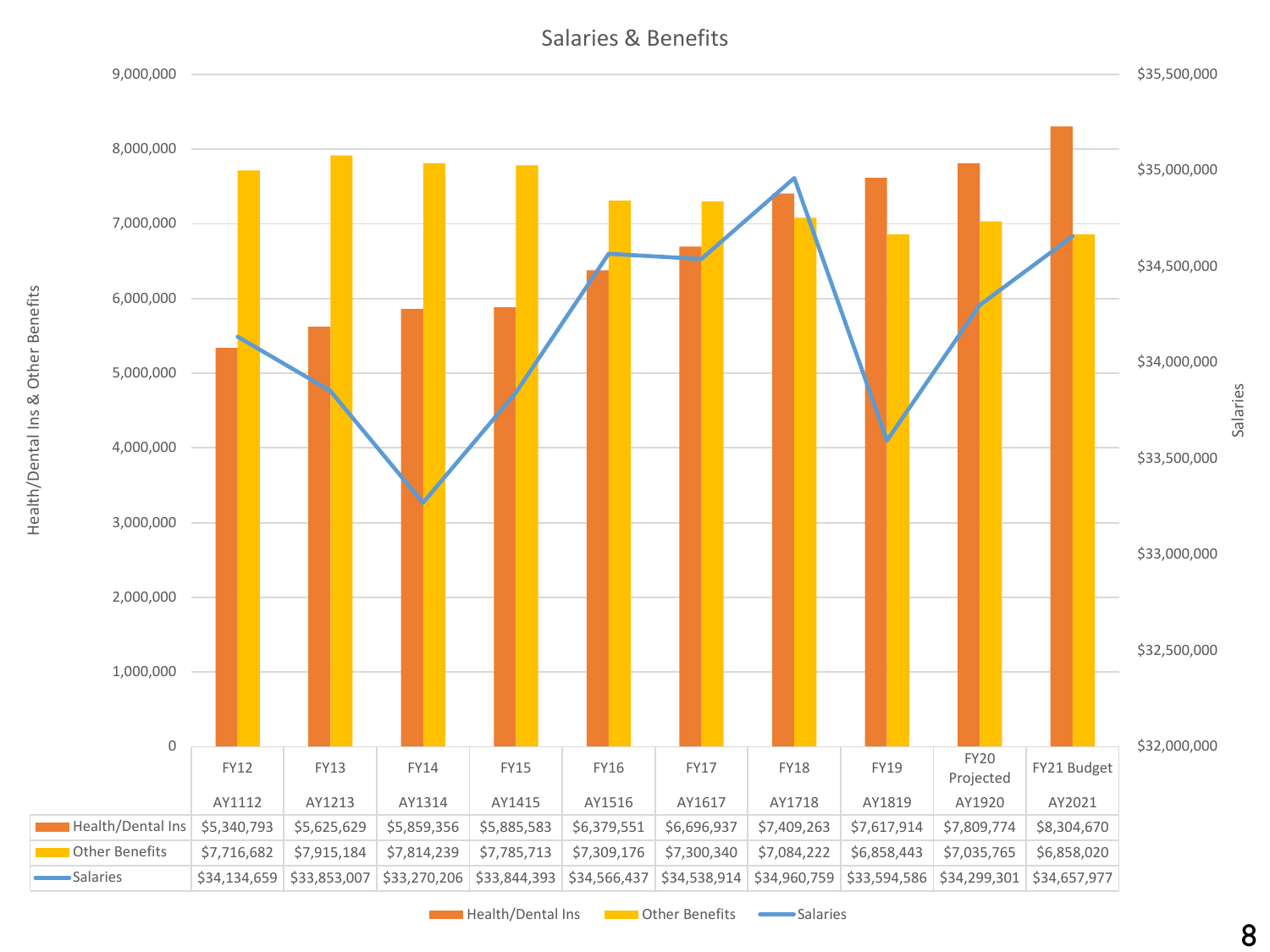# **AY20-21 Proposed Budget**

|    |                                    | А          | B                  | c           | D           | E           | F                                | G                              | H                             |
|----|------------------------------------|------------|--------------------|-------------|-------------|-------------|----------------------------------|--------------------------------|-------------------------------|
|    |                                    | AY18-19    | AY19-20            | AY19-20     | \$ Variance | % Variance  | AY20-21                          | <b>Bud to Bud</b><br>\$ Change | <b>Bud to Bud</b><br>% Change |
|    |                                    |            | <b>Orig Budget</b> | Projected   | Fav/(Unfav) | Fav/(Unfav) | <b>Proposed</b><br><b>Budget</b> |                                | Fav/(Unfav) Fav/(Unfav)       |
| 1  | <b>Revenue</b>                     |            |                    |             | $(C-B)$     | (B/D)       |                                  | $(F-B)$                        | (G/B)                         |
| 2  | <b>Total Tuition</b>               | 22,603,578 | 23,618,441         | 22,329,616  | (1,288,825) | $-7.1%$     | 22,936,805                       | (681, 636)                     | $-3%$                         |
| 3  | <b>State Aid</b>                   | 13,161,644 | 13,394,887         | 13,452,059  | 57,172      | 0.4%        | 12,989,240                       | (405, 647)                     | $-3%$                         |
| 4  | <b>County Aid</b>                  | 18,497,944 | 19,052,882         | 19,052,882  | 0           | 0.0%        | 19,433,940                       | 381,058                        | 2%                            |
| 5  | Chargebacks                        | 2,341,689  | 2,392,523          | 2,334,893   | (57, 630)   | $-2.3%$     | 2,405,358                        | 12,835                         | 1%                            |
| 6  | <b>Service Fees</b>                | 2,990,353  | 2,886,752          | 2,881,639   | (5, 113)    | $-1.3%$     | 3,451,278                        | 564,526                        | 20%                           |
| 7  | Self-Sustaining Courses            | 471,209    | 569,349            | 361,816     | (207, 533)  | $-35.4%$    | 487,133                          | (82, 216)                      | $-14%$                        |
| 8  | Other                              | 667,351    | 604,468            | 578,466     | (26,002)    | $-8.3%$     | 713,526                          | 109,058                        | 18%                           |
| 9  | Sub-Total                          | 38,130,190 | 38,900,861         | 38,661,755  | (239, 106)  | $-0.7%$     | 39,480,475                       | 579,614                        | 1%                            |
| 10 | <b>Total Revenues</b>              | 60,733,768 | 62,519,302         | 60,991,371  | (1,527,931) | $-3.1%$     | 62,417,280                       | (102, 022)                     | 0%                            |
|    |                                    |            |                    |             |             |             |                                  |                                |                               |
| 11 | <b>Expenditures</b>                |            |                    |             | $(C-E)$     |             |                                  |                                |                               |
| 12 | <b>Personnel Services</b>          | 33,594,586 | 34,424,605         | 34,210,477  | 214,128     | 0.6%        | 34,657,977                       | 233,372                        | 1%                            |
| 13 | <b>Employee Benefits</b>           | 18,067,723 | 18,986,001         | 18,370,972  | 615,029     | 3.3%        | 18,803,420                       | (182, 581)                     | $-1%$                         |
| 14 | <b>Contract Services</b>           | 7,988,049  | 8,883,696          | 7,881,833   | 1,001,863   | 10.3%       | 8,730,883                        | (152, 813)                     | $-2%$                         |
| 15 | Equipment                          | 203,736    | 225,000            | 30,513      | 194,487     | 87.3%       | 225,000                          |                                | 0%                            |
| 16 | <b>Total</b>                       | 59,854,094 | 62,519,302         | 60,493,795  | 2,025,507   | 3.1%        | 62,417,280                       | (102, 022)                     | 0%                            |
|    |                                    |            |                    |             |             |             |                                  |                                |                               |
| 17 | Rev over/(under) Exp   S           | 879,674 \$ |                    | 497,576     | 497,576     |             | \$.                              | 0 <sub>5</sub><br>$\bf{0}$     |                               |
|    | Est Fund balance as of 8/31/2019   |            |                    | 2,556,659   |             |             |                                  |                                |                               |
|    | Proj. fund balance as of 8/31/2020 |            |                    | \$3,054,235 |             |             |                                  |                                |                               |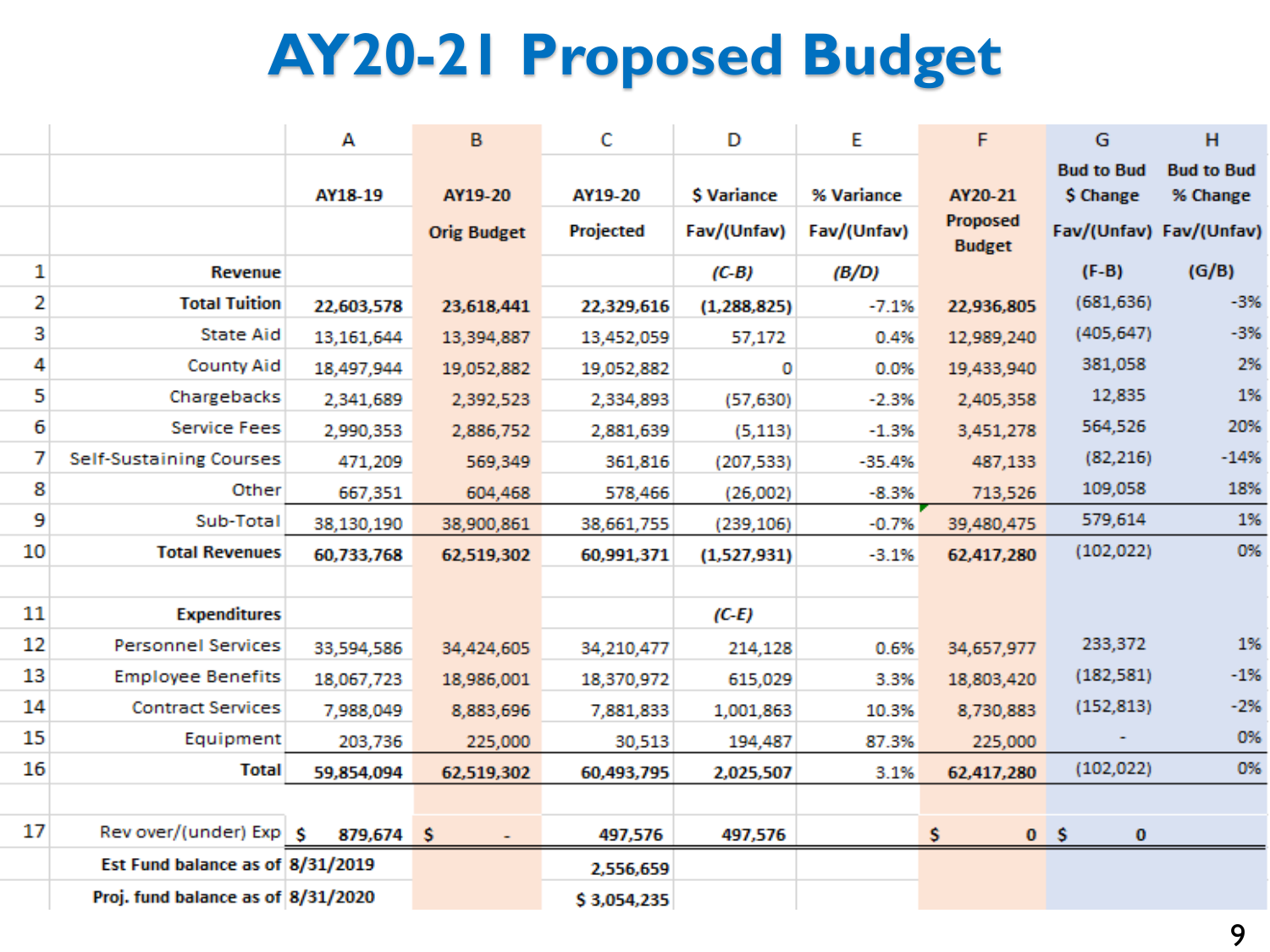#### **NEXT STEPS**

- BOT approves budget
- Submit budget booklet to County
- County auditors start work June
- County committee meetings
- County full legislative vote July/Aug
- Campus communication Sept